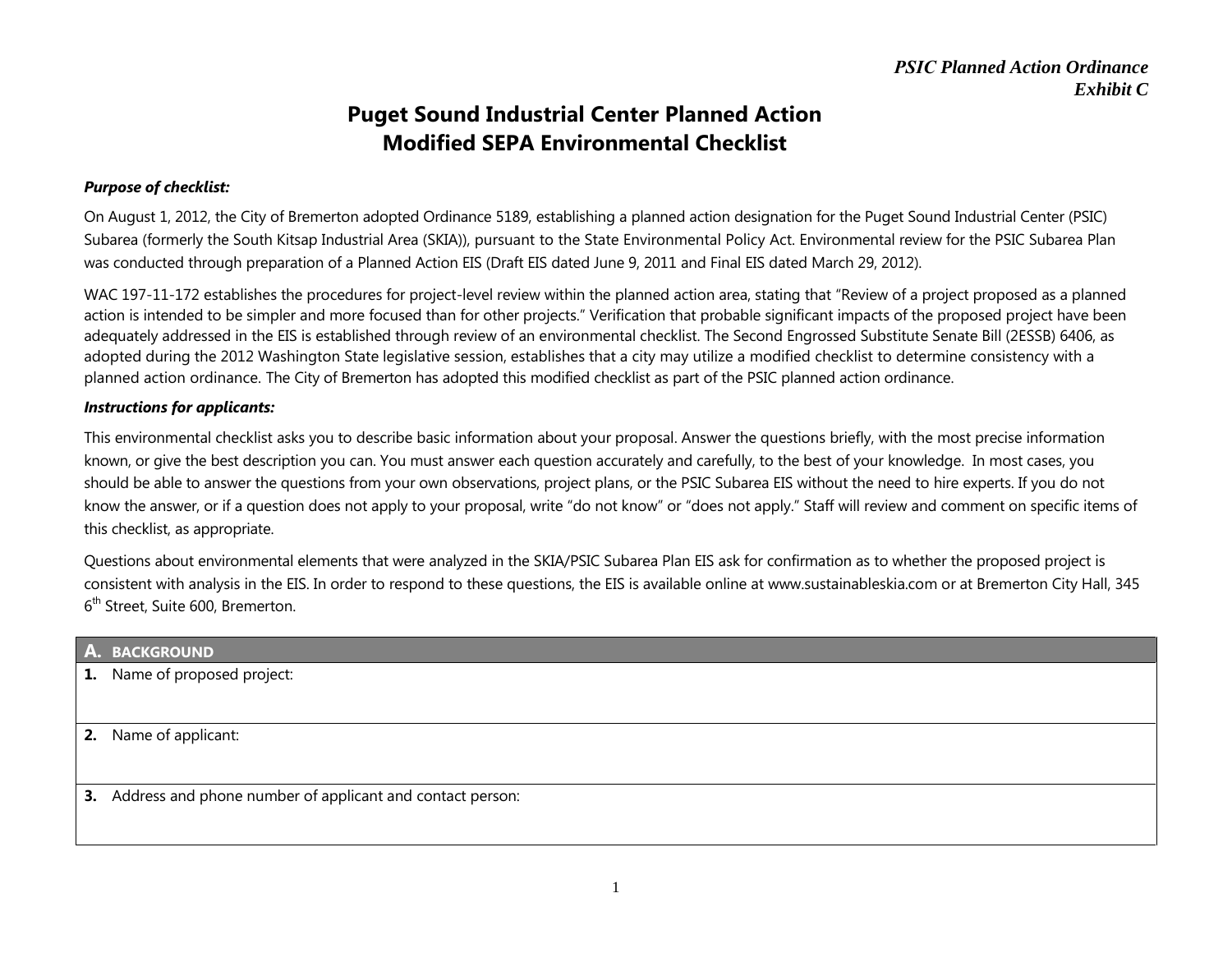**4.** Date checklist prepared:

**5.** Proposed timing or schedule (including phasing, if applicable):

**6.** Do you have any plans for future additions, expansion, or further activity related to or connected with this proposal? If yes, explain.

**7.** In addition to the SKIA/PSIC Subarea Plan EIS, list any environmental information you know about that has been prepared, or will be prepared, directly related to this proposal.

8. Do you know whether applications are pending for governmental approvals of other proposals directly affecting the property covered by your proposal? If yes, explain.

**9.** List any government approvals or permits that will be needed for your proposal, if known.

**10.** Give brief, complete description of your proposal, including the square footage of proposed uses and the site area.

**11.** Please provide a street address or legal description to allow confirmation that the project site is located within the PSIC Subarea Plan boundary.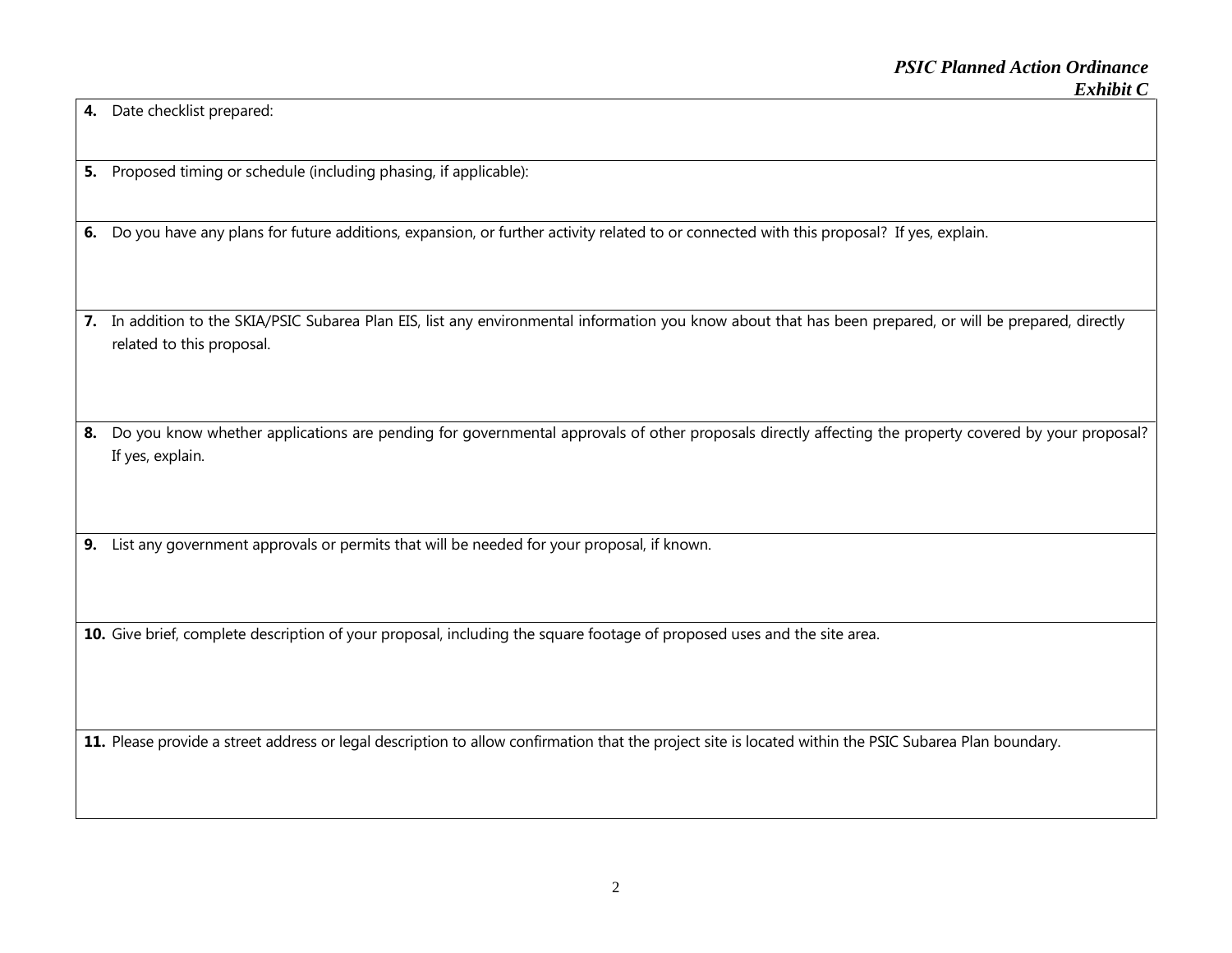# *PSIC Planned Action Ordinance*

| <b>B. ENVIRONMENTAL ELEMENTS</b>                                                                                                                                                                       | <b>Staff Comments</b> |
|--------------------------------------------------------------------------------------------------------------------------------------------------------------------------------------------------------|-----------------------|
| $\mathbf{1}$<br><b>Earth</b>                                                                                                                                                                           |                       |
| General description of the site (circle one): Flat, rolling, hilly, other.<br>а.                                                                                                                       |                       |
| <b>b.</b> What is the steepest slope on the site (approximate percent slope)?                                                                                                                          |                       |
| c. What general types of soils are found on the site (for example, clay, sand, gravel, peat, muck)?<br>If you know the classification of agricultural soils, specify them and note any prime farmland. |                       |
| d. Are there surface indications or history of unstable soils in the immediate vicinity? If so,<br>describe.                                                                                           |                       |
| e. Describe the purpose, type, and approximate quantities of any filling or grading proposed.<br>Indicate source of fill.                                                                              |                       |
| Could erosion occur as a result of clearing, construction, or use? If so, generally describe.<br>f.                                                                                                    |                       |
| About what percent of the site will be covered with impervious surfaces after project<br>g.<br>construction (for example, asphalt or buildings)?                                                       |                       |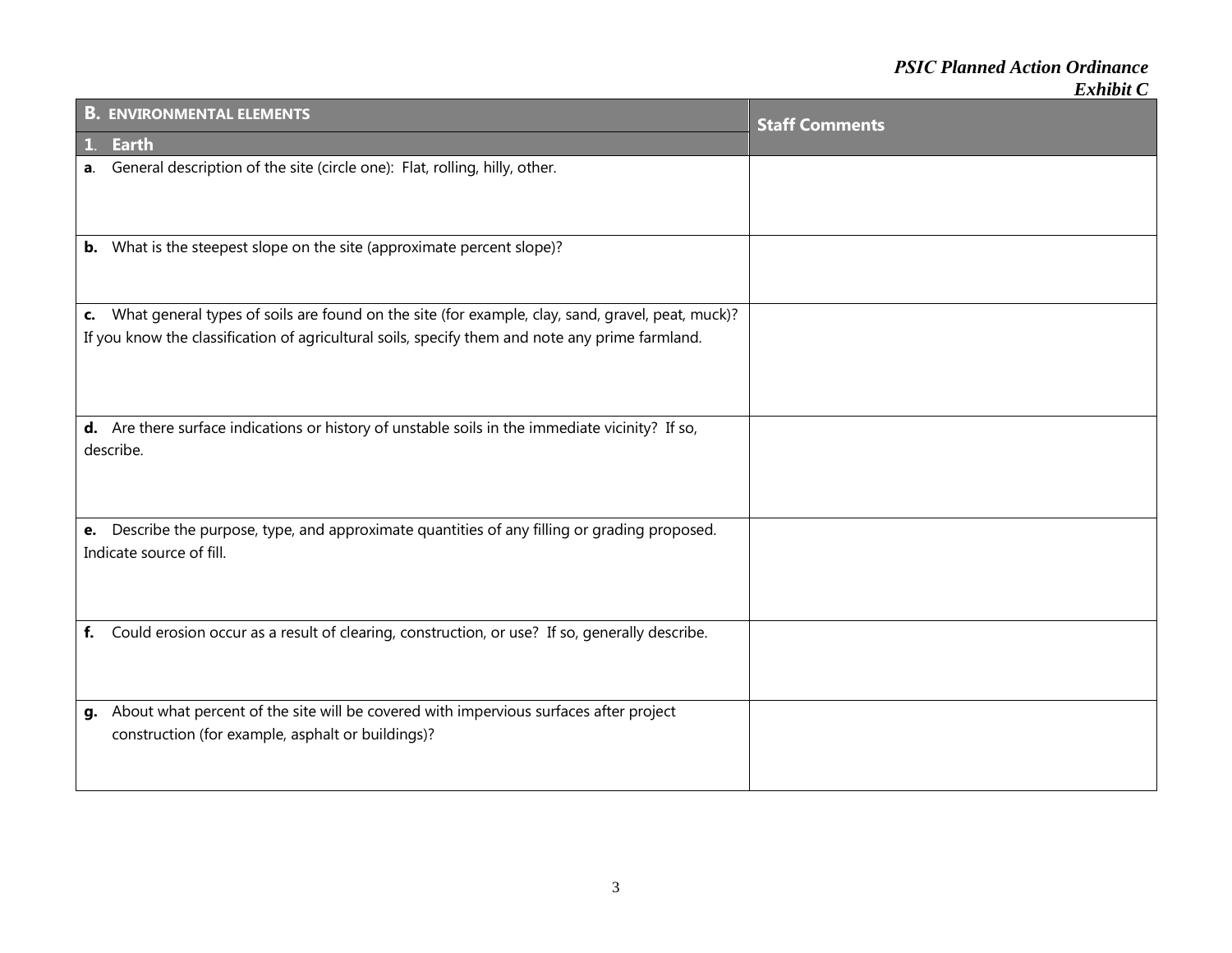|    | h. Proposed measures to reduce or control erosion, or other impacts to the earth, if any:                                                                                                                                                                                |  |
|----|--------------------------------------------------------------------------------------------------------------------------------------------------------------------------------------------------------------------------------------------------------------------------|--|
| 2. | Air                                                                                                                                                                                                                                                                      |  |
|    | a. What types of emissions are expected to result from the proposed development?                                                                                                                                                                                         |  |
| b. | Describe proposed measures to reduce or control emissions to air or to reduce greenhouse<br>gas emissions, as applicable:                                                                                                                                                |  |
|    | <b>Water</b>                                                                                                                                                                                                                                                             |  |
|    | a. Surface:                                                                                                                                                                                                                                                              |  |
|    | 1) Is there any surface water body on or in the immediate vicinity of the site (including year-<br>round and seasonal streams, saltwater, lakes, ponds, wetlands)? If yes, describe type and<br>provide names. If appropriate, state what stream or river it flows into. |  |
|    | Estimate the amount of fill and dredge material that would be placed in or removed from<br>2)<br>surface water or wetlands and indicate the area of the site that would be affected.<br>Indicate the source of fill material.                                            |  |
|    | Will the proposal require surface water withdrawals or diversions? Give general<br>3)<br>description, purpose, and approximate quantities if known.                                                                                                                      |  |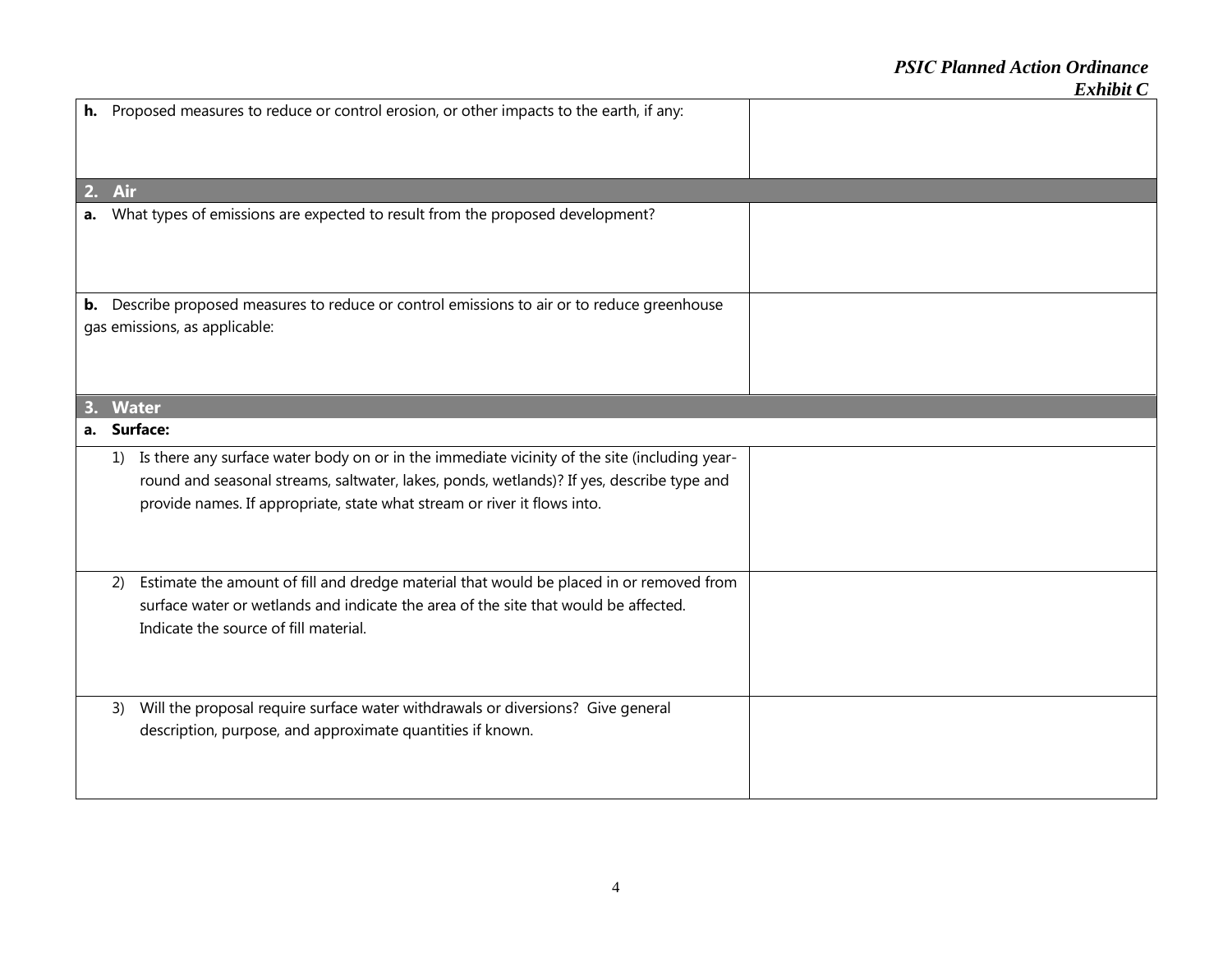|    | 4) | Does the proposal lie within a 100-year floodplain? If so, note location on the site plan.         |  |
|----|----|----------------------------------------------------------------------------------------------------|--|
|    | 5) | Does the proposal involve any discharges of waste materials to surface waters? If so,              |  |
|    |    | describe the type of waste and anticipated volume of discharge.                                    |  |
|    |    |                                                                                                    |  |
|    |    |                                                                                                    |  |
|    |    | b. Ground:                                                                                         |  |
|    | 1) | Will ground water be withdrawn, or will water be discharged to ground water? Give                  |  |
|    |    | general description, purpose, and approximate quantities if known.                                 |  |
|    |    |                                                                                                    |  |
|    |    |                                                                                                    |  |
|    |    |                                                                                                    |  |
| c. |    | Water runoff (including stormwater):                                                               |  |
|    | 1) | Describe the source of runoff (including storm water) and method of collection and                 |  |
|    |    | disposal, if any (include quantities, if known). Where will this water flow? Will this water       |  |
|    |    | flow into other waters? If so, describe.                                                           |  |
|    |    |                                                                                                    |  |
|    |    |                                                                                                    |  |
|    |    | d. Describe measures, if any, beyond those described in the SKIA/PSIC Subarea Plan EIS proposed to |  |
|    |    | reduce or control surface, ground, and runoff water impacts.                                       |  |
|    |    |                                                                                                    |  |
|    |    |                                                                                                    |  |
|    |    |                                                                                                    |  |
|    |    | <b>Plants</b>                                                                                      |  |
| a. |    | Check or circle the types of vegetation found on the site:                                         |  |
|    |    | $\Delta$ deciduous tree: alder, maple, aspen, other                                                |  |
|    |    | evergreen tree: fir, cedar, pine, other                                                            |  |
|    |    | shrubs                                                                                             |  |
|    |    | <b>grass</b>                                                                                       |  |
|    |    | wet soil plants: cattail, buttercup, bulrush, skunk cabbage, other                                 |  |
|    |    | water plants: water lily, eelgrass, milfoil, other                                                 |  |
|    |    | other types of vegetation                                                                          |  |
|    |    |                                                                                                    |  |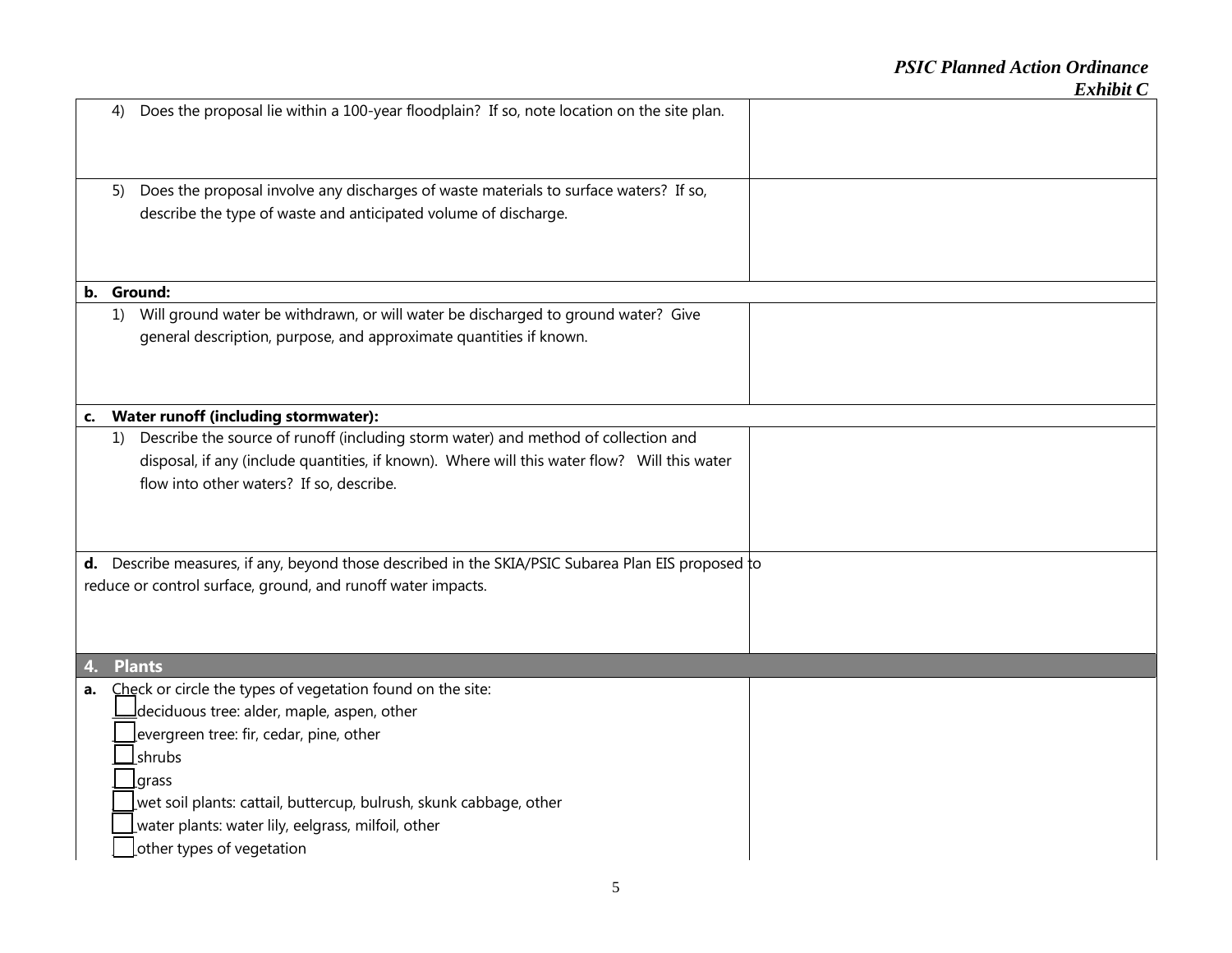|                                                                                                                                                                                                               | елной С |
|---------------------------------------------------------------------------------------------------------------------------------------------------------------------------------------------------------------|---------|
| <b>b.</b> What existing vegetation will be removed or altered?                                                                                                                                                |         |
| Describe measures, if any, beyond those described in the SKIA/PSIC Subarea Plan EIS,<br>C<br>proposed to address potential impacts to the vegetation.                                                         |         |
| <b>Animals</b>                                                                                                                                                                                                |         |
| What types of birds and animals are known to be on or near the site?<br>a.                                                                                                                                    |         |
| b. List any threatened or endangered species known to be on or near the site.                                                                                                                                 |         |
| Describe measures, if any, beyond those described in the SKIA/PSIC Subarea Plan EIS,<br>C                                                                                                                     |         |
| proposed to address potential impacts to the fish and wildlife.                                                                                                                                               |         |
| <b>Energy and natural resources</b><br>6.                                                                                                                                                                     |         |
| What kinds of energy (electric, natural gas, oil, wood stove, solar) will be used to meet the<br>а.<br>completed project's energy needs? Describe whether it will be used for heating, manufacturing,<br>etc. |         |
| b. What kinds of sustainable design features, such as measures identified in PSIC Subarea Plan<br>Section D, are included in the plans of this proposal?                                                      |         |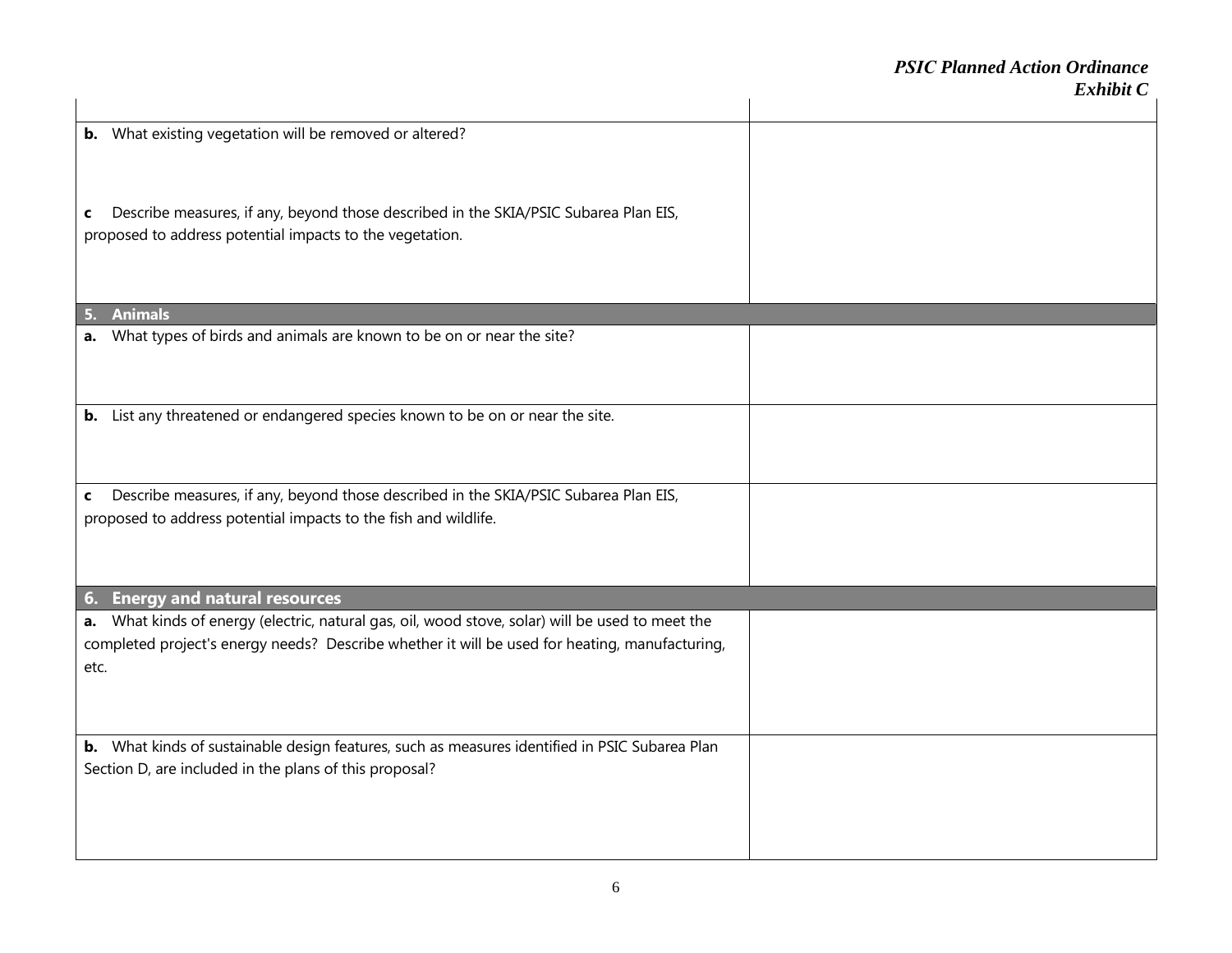| 7. |           | <b>Environmental health</b>                                                                                                                    |  |
|----|-----------|------------------------------------------------------------------------------------------------------------------------------------------------|--|
|    |           | a. Are there any environmental health hazards, including exposure to toxic chemicals, risk of fire                                             |  |
|    |           | and explosion, spill, or hazardous waste that could occur as a result of this proposal? If so,                                                 |  |
|    | describe. |                                                                                                                                                |  |
|    |           |                                                                                                                                                |  |
|    |           |                                                                                                                                                |  |
|    | 1)        | Describe special emergency services that might be required.                                                                                    |  |
|    |           |                                                                                                                                                |  |
|    |           |                                                                                                                                                |  |
|    |           |                                                                                                                                                |  |
|    | 2)        | Proposed measures to reduce or control environmental health hazards, if any:                                                                   |  |
|    |           |                                                                                                                                                |  |
|    |           |                                                                                                                                                |  |
| b. |           | <b>Noise</b>                                                                                                                                   |  |
|    |           | 1) What type of noise exists in the area which may affect your project (example: traffic,                                                      |  |
|    |           | equipment, operation, other).                                                                                                                  |  |
|    |           |                                                                                                                                                |  |
|    |           |                                                                                                                                                |  |
|    |           |                                                                                                                                                |  |
|    |           | 2) What types and levels of noise would be created by or associated with the project on a                                                      |  |
|    |           | short-term or a long-term basis (for example: traffic, construction, operation, other)?<br>Indicate what hours noise would come from the site. |  |
|    |           |                                                                                                                                                |  |
|    |           |                                                                                                                                                |  |
|    |           |                                                                                                                                                |  |
|    |           | 3) Proposed measures to reduce or control noise impacts, if any:                                                                               |  |
|    |           |                                                                                                                                                |  |
|    |           |                                                                                                                                                |  |
| 8. |           | <b>Land use</b>                                                                                                                                |  |
|    |           | a. Describe the current use of the site and that of adjacent properties                                                                        |  |
|    |           |                                                                                                                                                |  |
|    |           |                                                                                                                                                |  |
|    |           |                                                                                                                                                |  |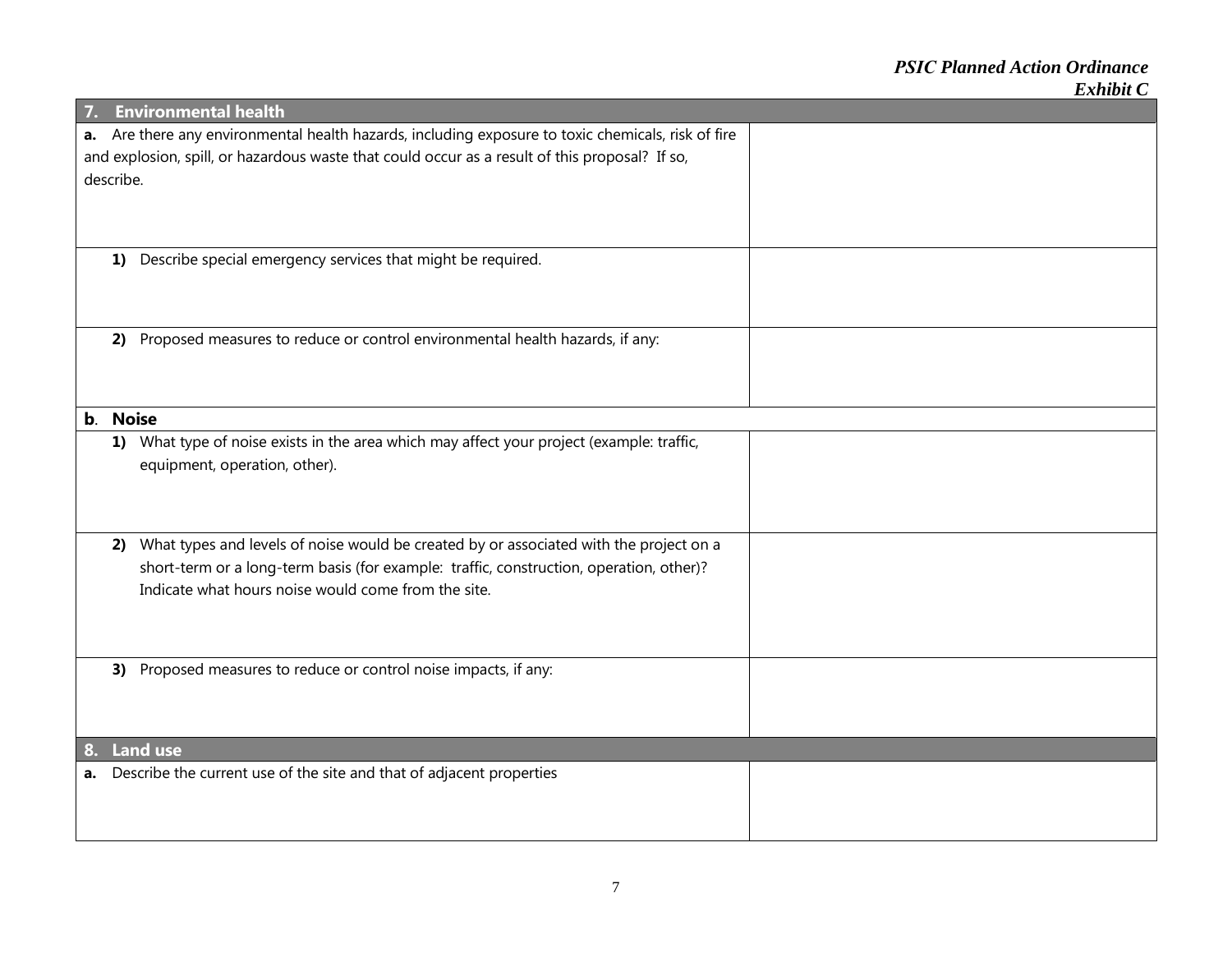| <b>b.</b> Will any structures be demolished? If so, what?                                           |  |
|-----------------------------------------------------------------------------------------------------|--|
| c. Has any part of the site been classified as an "environmentally sensitive" area? If so, specify. |  |
| d. Describe the amount of industrial, office/service, retail or other development proposed.         |  |
| e. Describe measures, if any, beyond those described in the SKIA/PSIC Subarea Plan Planned Action   |  |
|                                                                                                     |  |
| EIS proposed to ensure the proposal is compatible with existing and projected land uses and         |  |
| plans.                                                                                              |  |
|                                                                                                     |  |
|                                                                                                     |  |
|                                                                                                     |  |
|                                                                                                     |  |
|                                                                                                     |  |
| <b>Aesthetics</b><br>9.                                                                             |  |
|                                                                                                     |  |
| a. What is the tallest height of any proposed structure(s), not including antennas; what is the     |  |
| principal exterior building material(s) proposed?                                                   |  |
|                                                                                                     |  |
|                                                                                                     |  |
|                                                                                                     |  |
|                                                                                                     |  |
| b. If applicable, has the proposal achieved compliance with Federal Aviation Administration         |  |
| (FAA) regulations for height of structures?                                                         |  |
|                                                                                                     |  |
|                                                                                                     |  |
|                                                                                                     |  |
|                                                                                                     |  |
| c. Proposed measures to reduce or control aesthetic impacts, if any:                                |  |
|                                                                                                     |  |
|                                                                                                     |  |
|                                                                                                     |  |
|                                                                                                     |  |
|                                                                                                     |  |
|                                                                                                     |  |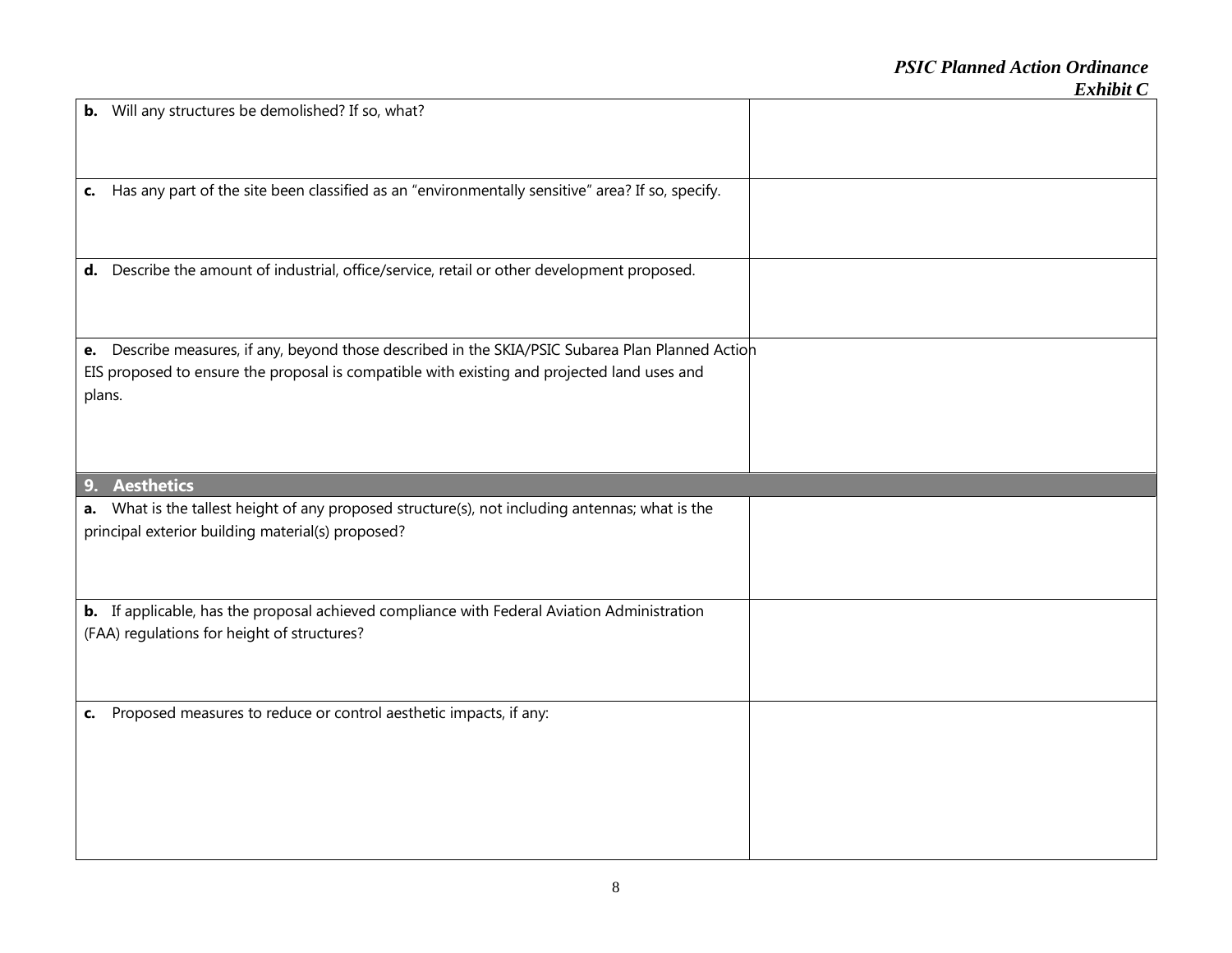| 10. Light and glare                                                                                   |  |
|-------------------------------------------------------------------------------------------------------|--|
| a. What type of light or glare will the proposal produce? What time of day would it mainly            |  |
| occur?                                                                                                |  |
|                                                                                                       |  |
|                                                                                                       |  |
| b. If applicable, has the proposal achieved compliance with FAA regulations for potential light and   |  |
| glare on the Bremerton National Airport?                                                              |  |
|                                                                                                       |  |
|                                                                                                       |  |
|                                                                                                       |  |
| c. Are measures to control light and glare proposed or needed?                                        |  |
|                                                                                                       |  |
|                                                                                                       |  |
|                                                                                                       |  |
| 11. Historic and cultural preservation                                                                |  |
| a. Are there any places or objects listed on, or proposed for, national, state, or local preservation |  |
| registers known to be on or next to the site? If so, generally describe.                              |  |
|                                                                                                       |  |
|                                                                                                       |  |
|                                                                                                       |  |
| b. Generally describe any landmarks or evidence of historic, archaeological, scientific, or cultural  |  |
| importance known to be on or next to the site.                                                        |  |
|                                                                                                       |  |
|                                                                                                       |  |
| c. Proposed measures to reduce or control impacts, if any:                                            |  |
|                                                                                                       |  |
|                                                                                                       |  |
| 12. Transportation                                                                                    |  |
| a. Provide information describing the total number of trips and trip distribution pattern             |  |
| anticipated by the proposal. Trip generation shall be estimated according to the following            |  |
| methodology:                                                                                          |  |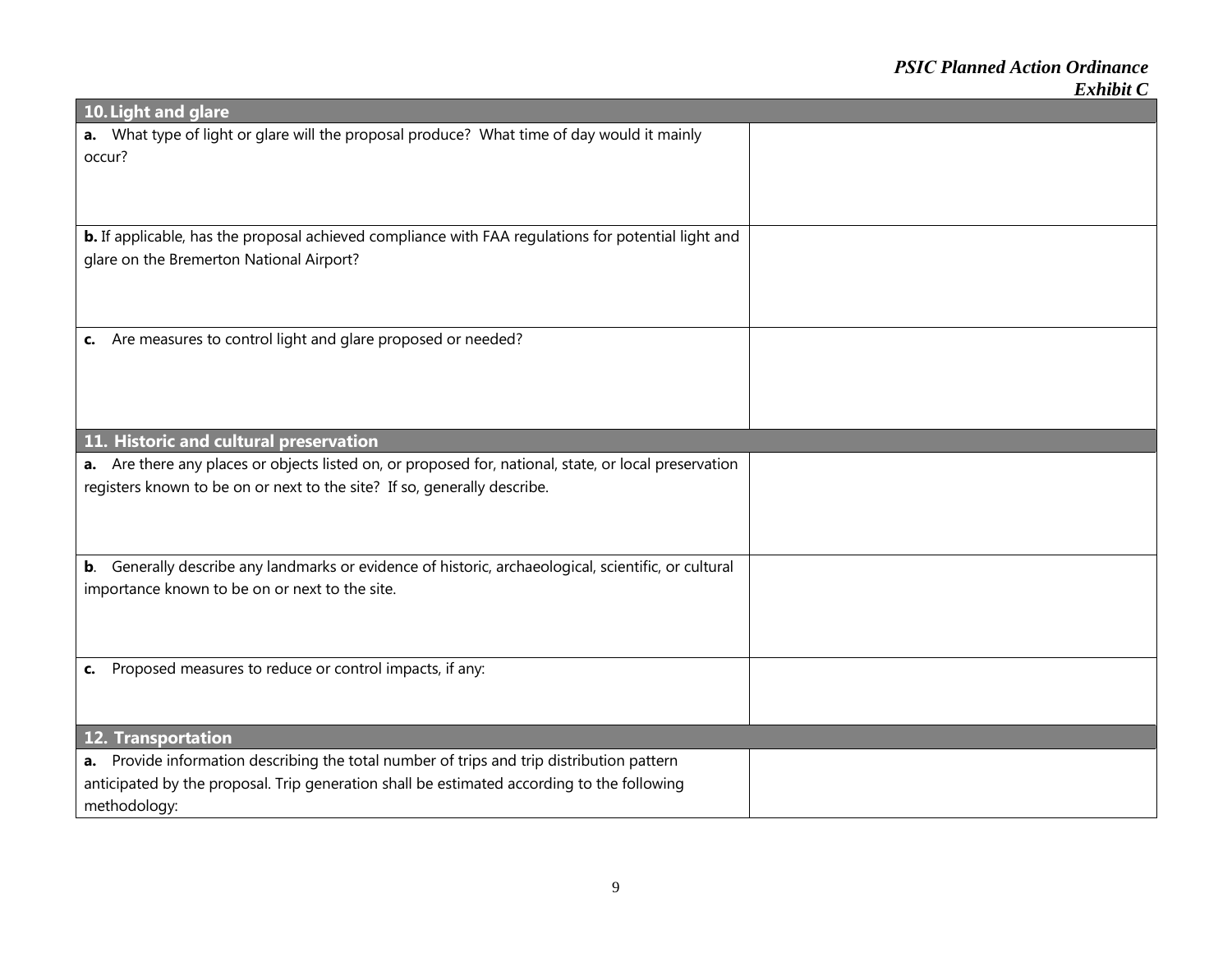| 1) | Gross trip generation shall be estimated using rates published by the Institute of Traffic<br>Engineers (ITE). <sup>[1]</sup>                                                                                                                                                                |  |
|----|----------------------------------------------------------------------------------------------------------------------------------------------------------------------------------------------------------------------------------------------------------------------------------------------|--|
| 2) | The gross estimate of total PM peak hour trips as described above shall be reduced by<br>$46\%^{[2]}$ in order to reflect the PSIC-specific trip generation rates observed as part of the<br>EIS process. [3]                                                                                |  |
|    | <b>b.</b> As established in Exhibit B of the planned action ordinance, multiply the number of PM<br>peak hour trips by the reduced cost per trip specified in Table 2 of Exhibit B (approximately 20%<br>of the cost of each trip), to arrive at the traffic mitigation cost. <sup>[4]</sup> |  |
| C. | Describe measures, if any, beyond those described in the SKIA/PSIC Subarea Plan EIS proposed to<br>address transportation impacts of the proposal.                                                                                                                                           |  |
|    | <b>13. Public services</b>                                                                                                                                                                                                                                                                   |  |
|    | a. Describe the potential increased demand for police protection, and/or fire and emergency<br>medical services resulting from the proposal.                                                                                                                                                 |  |

<sup>&</sup>lt;sup>[1]</sup> Institute of Transportation Engineers (ITE), *Trip Generation*, 8<sup>th</sup> Edition, 2008. Future development proposals should use information from the most current edition of *Trip Generation*.

<sup>&</sup>lt;sup>[2]</sup> Based on observed trip counts, PSIC generates 46% fewer trips than expected under the ITE Manual.

<sup>&</sup>lt;sup>[3]</sup> Over time, the City may review and revised the trip reduction ratio in order to continue to accurately reflect PSIC trip generation rates.

<sup>&</sup>lt;sup>[4]</sup> Development applicants will be responsible for paying 20% of the total cost of their impact on the local roadway network.